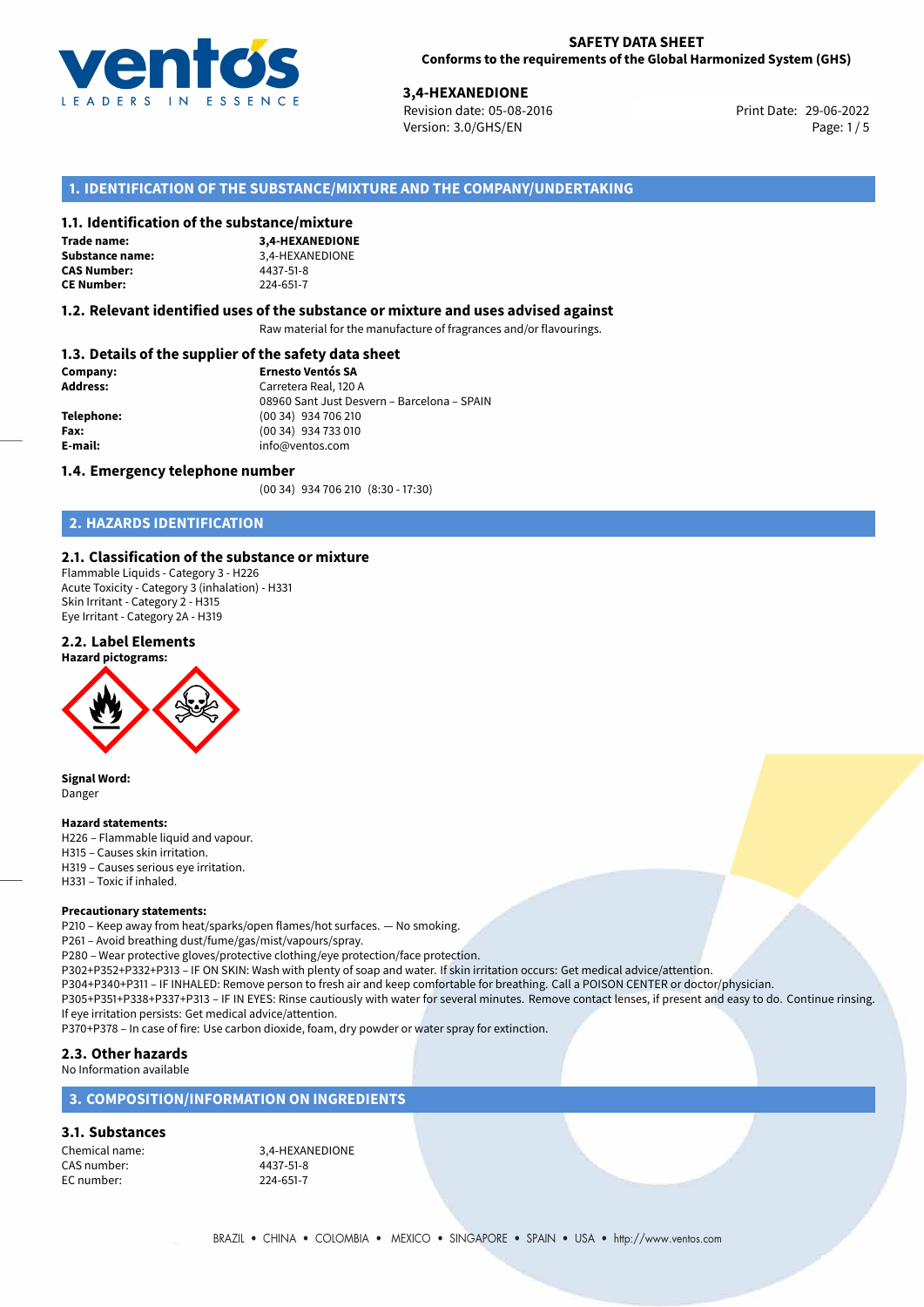

Version: 3.0/GHS/EN Page: 2 / 5

29-06-2022 **3,4-HEXANEDIONE** Revision date: 05-08-2016 Print Date:

#### **Hazardous constituents:**

| <b>Chemical Name</b> | % (w/w)   | CAS No<br><b>EC No</b> | <b>Classification according to GHS</b>                                                                                                                             |
|----------------------|-----------|------------------------|--------------------------------------------------------------------------------------------------------------------------------------------------------------------|
| 3.4-HEXANEDIONE      | $\geq$ 50 | 4437-51-8<br>224-651-7 | Flammable Liquids - Category 3 - H226<br>Acute Toxicity - Category 3 (inhalation) - H331<br>Skin Irritant - Category 2 - H315<br>Eye Irritant - Category 2A - H319 |

[See the full text of the hazard statements in section 16.](#page-4-0)

# **3.2. Mixtures**

Not applicable

# **4. FIRST-AID MEASURES**

### **4.1. Description of necessary first aid measures**

| Ingestion:    | Rinse mouth with water.<br>Obtain medical advice.                                                                                                    |
|---------------|------------------------------------------------------------------------------------------------------------------------------------------------------|
|               | Keep at rest. Do not induce vomiting.                                                                                                                |
| Eye contact:  | In case of contact with eyes, rinse immediately with plenty of water for at least 15 minutes and seek medical advice.                                |
| Inhalation:   | Remove person to fresh air and keep at rest.<br>Seek immediate medical advice.                                                                       |
| Skin contact: | Take off immediately all contaminated clothing.<br>Thoroughly wash affected skin with soap and water.<br>Seek medical attention if symptoms persist. |

# **4.2. Most important symptoms and effects, both acute and delayed**

No information available.

# **4.3. Indication of any immediate medical attention and special treatment needed**

No information available.

# **5. FIRE-FIGHTING MEASURES**

#### **5.1. Extinguishing Media**

Water spray, carbon dioxide, dry chemical powder or appropriate foam. For safety reasons do not use full water jet.

#### **5.2. Special hazards arising from the substance or mixture**

Known or Anticipated Hazardous Products of Combustion: Emits toxic fumes under fire conditions.

#### **5.3. Advice for firefighters**

High temperatures can lead to high pressures inside closed containers. Avoid inhalation of vapors that are created. Use appropriate respiratory protection. Do not allow spillage of fire to be poured into drains or watercourses. Wear self-contained breathing apparatus and protective clothing.

# **6. ACCIDENTAL RELEASE MEASURES**

#### **6.1. Personal precautions, protective equipment and emergency procedures**

Evacuate surronding areas. Ensure adequate ventilation. Keep unnecessary and unprotected personnel from entering. Do not breathe vapor/spray. Avoid contact with skin and eyes. Information regarding personal protective measures: see section 8.

#### **6.2. Environmental precautions**

To avoid possible contamination of the environment, do not discharge into any drains, surface waters or groundwaters.

#### **6.3. Methods and materials for containment and cleaning up**

Cover with an inert, inorganic, non-combustible absorbent material (e.g. dry-lime, sand, soda ash). Place in covered containers using non-sparking tools and transport outdoors. Avoid open flames or sources of ignition (e.g. pilot lights on gas hot water heater). Ventilate area and wash spill site after material pickup is complete.

#### **6.4. Reference to other sections**

Information regarding exposure controls, personal protection and disposal considerations can be found in sections 8 and 13.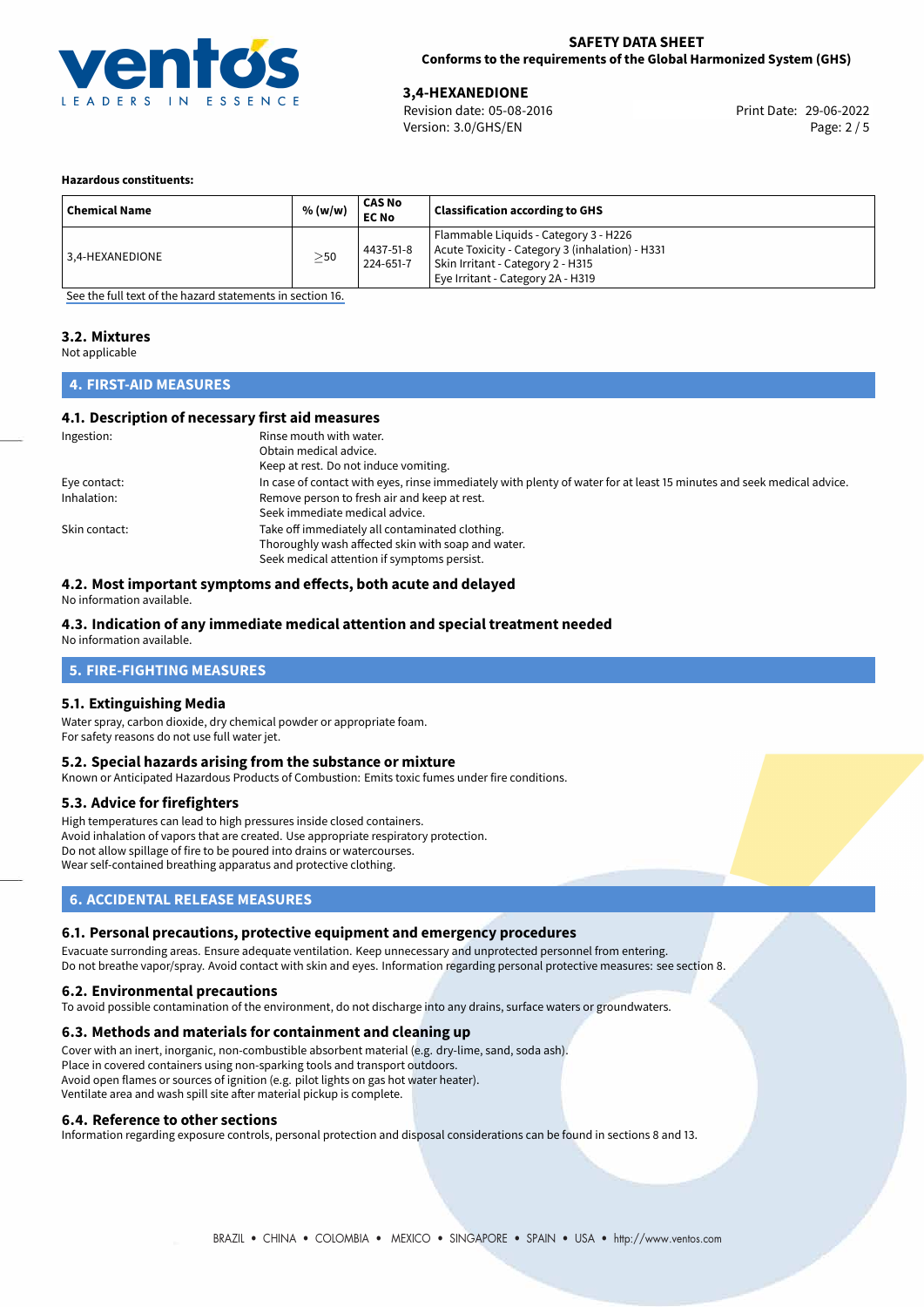

29-06-2022 **3,4-HEXANEDIONE** Revision date: 05-08-2016 Print Date: Version: 3.0/GHS/EN Page: 3 / 5

# **7. HANDLING AND STORAGE**

## **7.1. Precautions for safe handling**

Do not store or handle this material near food or drinking water. Do not smoke. Avoid contact with the eyes, skin and clothing. Wear protective clothing and use glasses. Observe the rules of safety and hygiene at work. Keep in the original container or an alternative made from a compatible material.

# **7.2. Conditions for safe storage, including any incompatibilities**

Store in tightly closed and preferably full containers in a cool, dry and ventilated area, protected from light. Keep away from sources of ignition (e.g. hot surfaces, sparks, flame and static discharges). Keep away from incompatible materials (see section 10).

### **7.3. Specific end use(s)**

No information available.

**8. EXPOSURE CONTROLS AND PERSONAL PROTECTION**

# **8.1. Control parameters**

Components with occupational exposure limits: None known.

#### **8.2. Exposure controls**

Measures should be taken to prevent materials from being splashed into the body. Provide adequate ventilation, according to the conditions of use. Use a mechanical exhaust if required.

#### **8.3. Individual protection measures, such as personal protective equipment**

| Eye/Face protection:             | Chemical safety goggles are recommended. Wash contaminated goggles before reuse.                                                            |  |  |  |
|----------------------------------|---------------------------------------------------------------------------------------------------------------------------------------------|--|--|--|
| Hand Protection:                 | Chemical-resistant gloves are recommended. Wash contaminated gloves before reuse.                                                           |  |  |  |
| Body protection:                 | Personal protective equipment for the body should be selected based on the task being performed and the risks<br>involved.                  |  |  |  |
| Respiratory Protection:          | In case of insufficient ventilation, use suitable respiratory equipment.                                                                    |  |  |  |
| Environmental exposure controls: | Emissions from ventilation or process equipment should be checked to ensure they comply with environmental<br>protection legislation.       |  |  |  |
|                                  | In some cases, filters or engineering modifications to the process equipment will be necessary to reduce emissions to<br>acceptable levels. |  |  |  |
|                                  |                                                                                                                                             |  |  |  |

# **9. PHYSICAL AND CHEMICAL PROPERTIES**

### **9.1. Information on basic physical and chemical properties**

| Appearance:                            | Liguid                      |
|----------------------------------------|-----------------------------|
| Colour:                                | Conforms to standard        |
| Odour:                                 | Conforms to standard        |
| Odour theshold:                        | Not determined              |
| pH:                                    | Not determined              |
| Melting point/freezing point:          | -10                         |
| Boling point/boiling range:            | 130                         |
| Flash point:                           | $29^{\circ}$ C              |
| Evaporation rate:                      | Not determined              |
| Flammability:                          | Not determined              |
| Lower flammability/Explosive limit:    | Not determined              |
| Upper flammability/Explosive limit:    | Not determined              |
| Vapour pressure:                       | 10 mm Hg 20°C               |
| Vapour Density:                        | Not determined              |
| Density:                               | 0,941 $-0$ ,95 g/mL (20°C)  |
| Relative density:                      | $0,941 - 0,95(20^{\circ}C)$ |
| Water solubility:                      | NEARLY INSOLUBLE IN WATER   |
| Solubility in other solvents:          | Not determined              |
| Partition coefficient n-octanol/water: | Not determined              |
| Auto-ignition temperature:             | Not determined              |
| Decomposition temperature:             | Not determined              |
| Viscosity, dynamic:                    | Not determined              |
| Viscosity, kinematic:                  | Not determined              |
| Explosive properties:                  | Not determined              |
| Oxidising properties:                  | Not determined              |
|                                        |                             |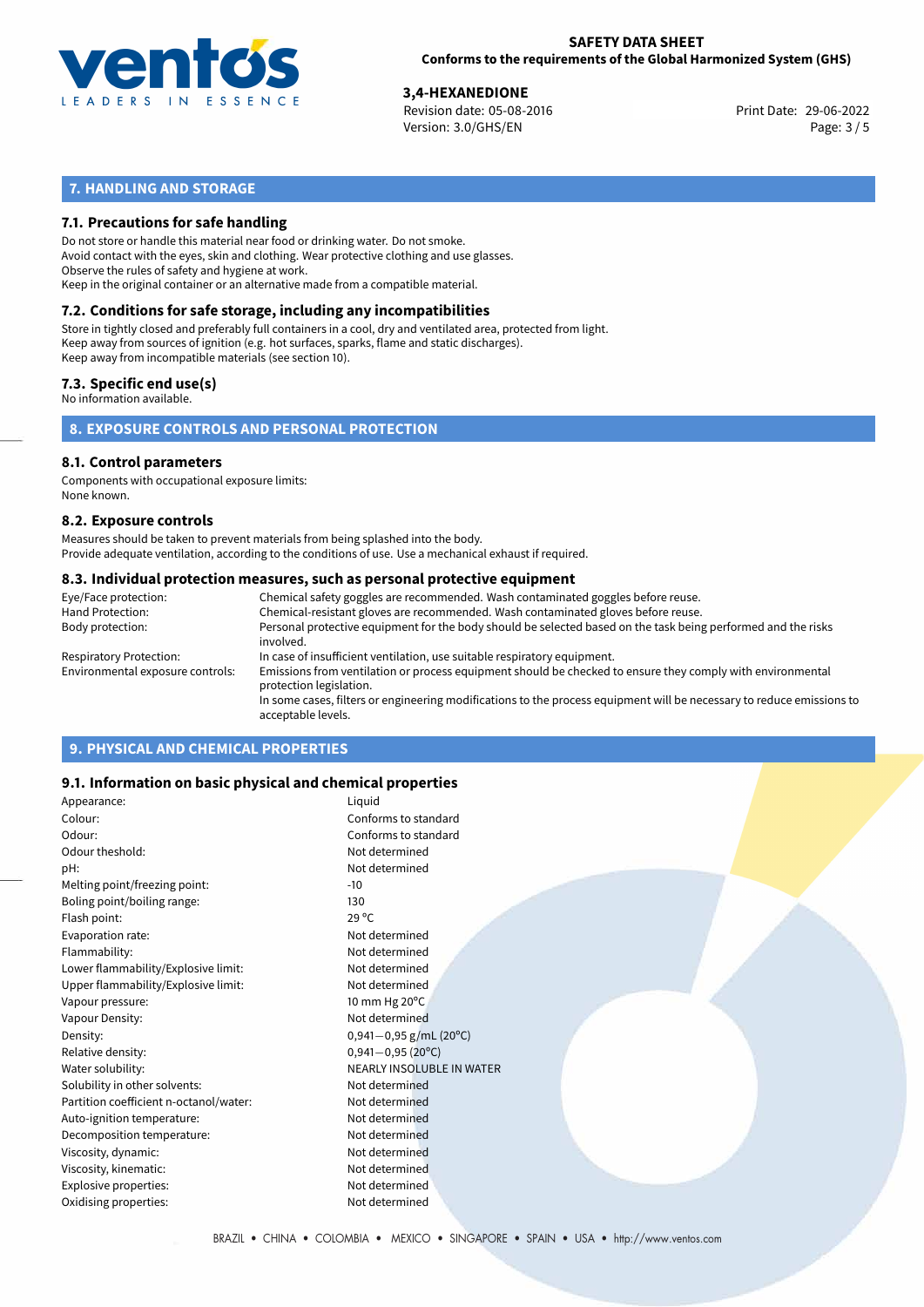

29-06-2022 **3,4-HEXANEDIONE** Revision date: 05-08-2016 Print Date: Version: 3.0/GHS/EN Page: 4 / 5

# **10. STABILITY AND REACTIVITY**

#### **10.1. Reactivity**

No hazardous reactions if stored and handled as prescribed/indicated.

#### **10.2. Chemical stability**

The product is stable if stored and handled as prescribed/indicated.

#### **10.3. Possibility of hazardous reactions**

No hazardous reactions if stored and handled as prescribed/indicated.

#### **10.4. Conditions to Avoid**

Conditions to Avoid: Excessive heat, flame or other ignition sources.

#### **10.5. Incompatible materials**

Avoid contact with strong acids and bases and oxidizing agents.

#### **10.6. Hazardous decomposition products**

During combustion may form carbon monoxide and unidentified organic compounds.

# **11. TOXICOLOGICAL INFORMATION**

| <b>Acute toxicity</b>             | Toxic if inhaled.                                                         |
|-----------------------------------|---------------------------------------------------------------------------|
| <b>Skin corrosion/irritation</b>  | Causes skin irritation.                                                   |
| Serious eye damage/irritation     | Causes serious eye irritation.                                            |
| Respiratory or skin sensitisation | Based on the data available, the criteria for classification are not met. |
| <b>Germ cell mutagenicity</b>     | Based on the data available, the criteria for classification are not met. |
| Carcinogenicity                   | Based on the data available, the criteria for classification are not met. |
| <b>Reproductive toxicity</b>      | Based on the data available, the criteria for classification are not met. |
| <b>STOT-single exposure</b>       | Based on the data available, the criteria for classification are not met. |
| <b>STOT-repeated exposure</b>     | Based on the data available, the criteria for classification are not met. |
| <b>Aspiration hazard</b>          | Based on the data available, the criteria for classification are not met. |

# **12. ECOLOGICAL INFORMATION**

#### **12.1. Toxicity**

**Assessment:** Based on the data available, the criteria for classification are not met. **Experimental/calculated data:** No information available.

#### **12.2. Degradability**

No information available.

#### **12.3. Bioaccumulative potential** No information available.

**12.4. Soil mobility**

# No information available.

### **12.5. Other adverse effects**

See also sections 6, 7, 13 and 15 Do not allow to get into waste water or waterways.

# **13. DISPOSAL CONSIDERATIONS**

#### **13.1. Waste treatment methods**

Dispose of in accordance with national and local environmental regulations.